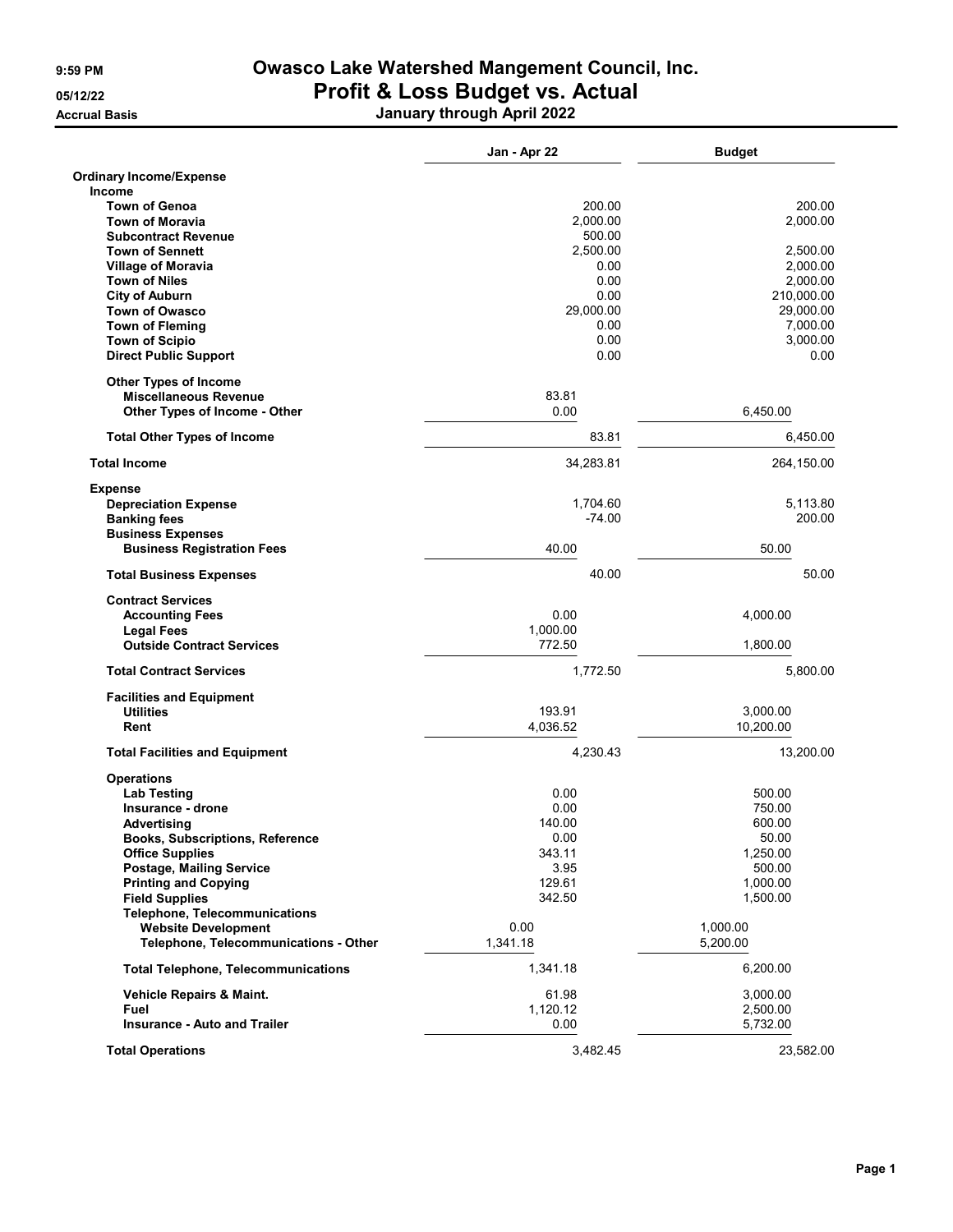Accrual Basis January through April 2022

|                                                    | Jan - Apr 22 | <b>Budget</b> |
|----------------------------------------------------|--------------|---------------|
| <b>Other Types of Expenses</b><br><b>Donations</b> | 250.00       |               |
| Insurance - Liability, D and O                     | 0.00         | 5,500.00      |
| <b>Outside Contracting Services</b>                | 250.00       |               |
| <b>Total Other Types of Expenses</b>               | 500.00       | 5,500.00      |
| <b>Payroll Expenses</b>                            |              |               |
| <b>Health Insurance</b>                            | 3,221.76     | 8.285.00      |
| 401(K) Match                                       | 3,979.43     | 19,131.00     |
| <b>Disability &amp; Paid Family Leave</b>          | 155.80       | 600.00        |
| <b>Payroll Processing fees</b>                     | 462.75       | 1,400.00      |
| <b>Payroll Taxes</b>                               | 4,277.55     | 14,641.00     |
| <b>Salaries</b>                                    | 56,587.45    | 176,625.00    |
| <b>Unemployment</b>                                | 1,063.94     | 1,239.00      |
| <b>Workers Comp</b>                                | 0.00         | 1,800.00      |
| <b>Total Payroll Expenses</b>                      | 69,748.68    | 223,721.00    |
| <b>Travel and Meetings</b>                         |              |               |
| <b>Mileage</b>                                     | 18.73        | 200.00        |
| <b>Staff Development</b>                           | 792.50       | 1.200.00      |
| <b>Total Travel and Meetings</b>                   | 811.23       | 1,400.00      |
| <b>Total Expense</b>                               | 82,215.89    | 278,566.80    |
| <b>Net Ordinary Income</b>                         | -47,932.08   | $-14,416.80$  |
| <b>Other Income/Expense</b><br><b>Other Income</b> |              |               |
| <b>Norman Porticella</b>                           | 50.00        |               |
| <b>Total Other Income</b>                          | 50.00        |               |
| <b>Net Other Income</b>                            | 50.00        |               |
| Net Income                                         | $-47,882.08$ | $-14,416.80$  |
|                                                    |              |               |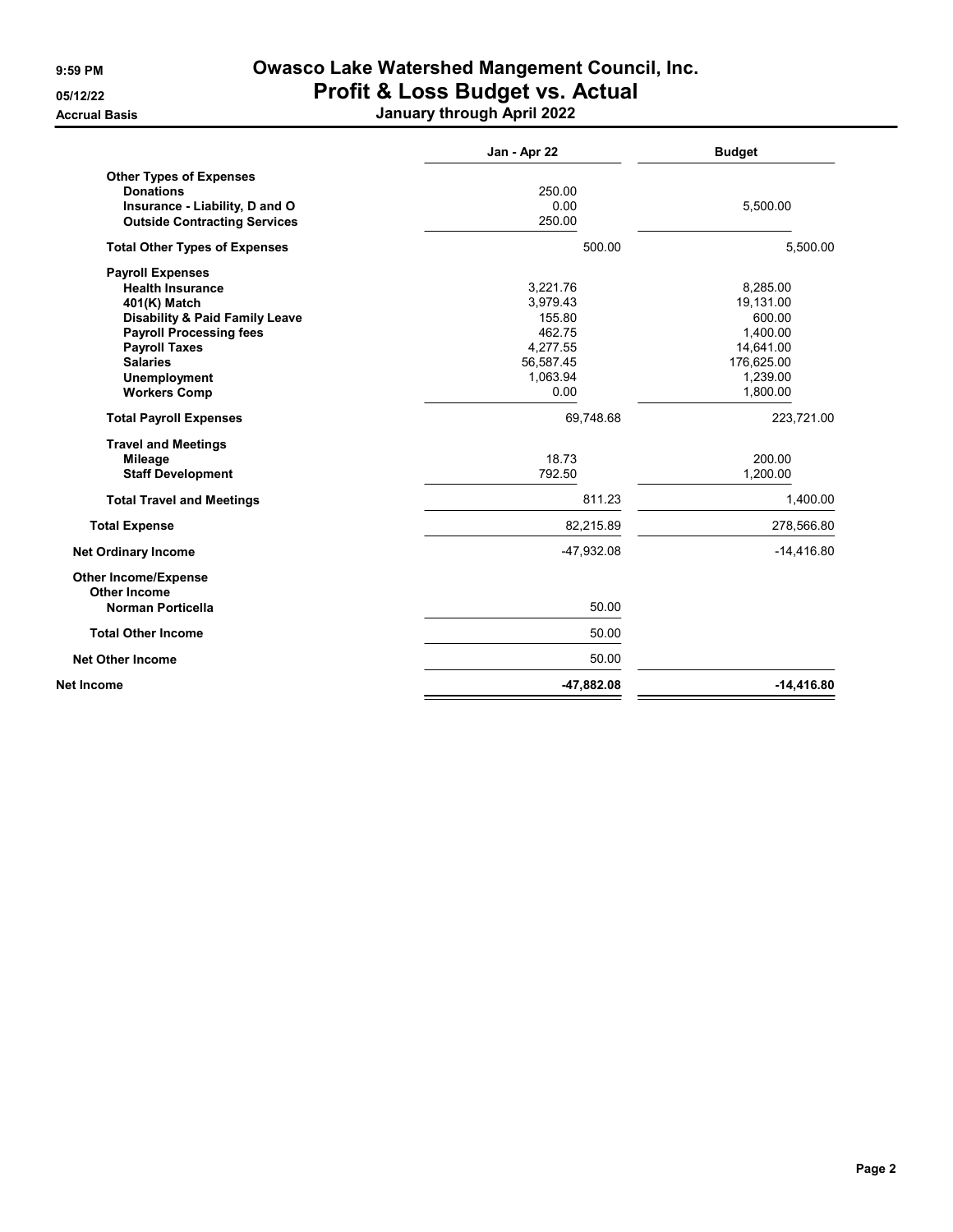Accrual Basis January through April 2022

|                                                               | \$ Over Budget             | % of Budget   |                    |
|---------------------------------------------------------------|----------------------------|---------------|--------------------|
| <b>Ordinary Income/Expense</b>                                |                            |               |                    |
| <b>Income</b><br><b>Town of Genoa</b>                         | 0.00                       |               | 100.0%             |
| <b>Town of Moravia</b>                                        | 0.00                       |               | 100.0%             |
| <b>Subcontract Revenue</b>                                    |                            |               |                    |
| <b>Town of Sennett</b>                                        | 0.00                       |               | 100.0%             |
| <b>Village of Moravia</b><br><b>Town of Niles</b>             | $-2,000.00$<br>$-2,000.00$ |               | $0.0\%$<br>$0.0\%$ |
| <b>City of Auburn</b>                                         | $-210,000.00$              |               | 0.0%               |
| <b>Town of Owasco</b>                                         | 0.00                       |               | 100.0%             |
| <b>Town of Fleming</b>                                        | $-7,000.00$                |               | 0.0%               |
| <b>Town of Scipio</b>                                         | $-3,000.00$                |               | 0.0%               |
| <b>Direct Public Support</b>                                  | 0.00                       |               | $0.0\%$            |
| <b>Other Types of Income</b>                                  |                            |               |                    |
| <b>Miscellaneous Revenue</b><br>Other Types of Income - Other | $-6,450.00$                | $0.0\%$       |                    |
|                                                               | $-6,366.19$                |               | 1.3%               |
| <b>Total Other Types of Income</b>                            |                            |               |                    |
| <b>Total Income</b>                                           | -229,866.19                |               | 13.0%              |
| <b>Expense</b>                                                |                            |               |                    |
| <b>Depreciation Expense</b><br><b>Banking fees</b>            | $-3,409.20$<br>$-274.00$   |               | 33.3%<br>$-37.0%$  |
| <b>Business Expenses</b>                                      |                            |               |                    |
| <b>Business Registration Fees</b>                             | $-10.00$                   | 80.0%         |                    |
| <b>Total Business Expenses</b>                                | $-10.00$                   |               | 80.0%              |
| <b>Contract Services</b>                                      |                            |               |                    |
| <b>Accounting Fees</b>                                        | $-4,000.00$                | 0.0%          |                    |
| <b>Legal Fees</b><br><b>Outside Contract Services</b>         | $-1,027.50$                | 42.9%         |                    |
| <b>Total Contract Services</b>                                | $-4,027.50$                |               | 30.6%              |
| <b>Facilities and Equipment</b>                               |                            |               |                    |
| <b>Utilities</b>                                              | $-2,806.09$                | 6.5%          |                    |
| Rent                                                          | $-6,163.48$                | 39.6%         |                    |
| <b>Total Facilities and Equipment</b>                         | $-8,969.57$                |               | 32.0%              |
| <b>Operations</b>                                             |                            |               |                    |
| <b>Lab Testing</b>                                            | $-500.00$                  | 0.0%          |                    |
| Insurance - drone<br>Advertising                              | $-750.00$<br>$-460.00$     | 0.0%<br>23.3% |                    |
| Books, Subscriptions, Reference                               | $-50.00$                   | 0.0%          |                    |
| <b>Office Supplies</b>                                        | $-906.89$                  | 27.4%         |                    |
| Postage, Mailing Service                                      | $-496.05$                  | 0.8%          |                    |
| <b>Printing and Copying</b>                                   | $-870.39$                  | 13.0%         |                    |
| <b>Field Supplies</b>                                         | $-1,157.50$                | 22.8%         |                    |
| <b>Telephone, Telecommunications</b>                          |                            |               |                    |
| <b>Website Development</b>                                    | $-1,000.00$                | 0.0%          |                    |
| Telephone, Telecommunications - Other                         | $-3,858.82$                | 25.8%         |                    |
| <b>Total Telephone, Telecommunications</b>                    | $-4,858.82$                | 21.6%         |                    |
| Vehicle Repairs & Maint.                                      | $-2,938.02$                | 2.1%          |                    |
| Fuel                                                          | $-1,379.88$                | 44.8%         |                    |
| <b>Insurance - Auto and Trailer</b>                           | $-5,732.00$                | 0.0%          |                    |
| <b>Total Operations</b>                                       | $-20,099.55$               |               | 14.8%              |